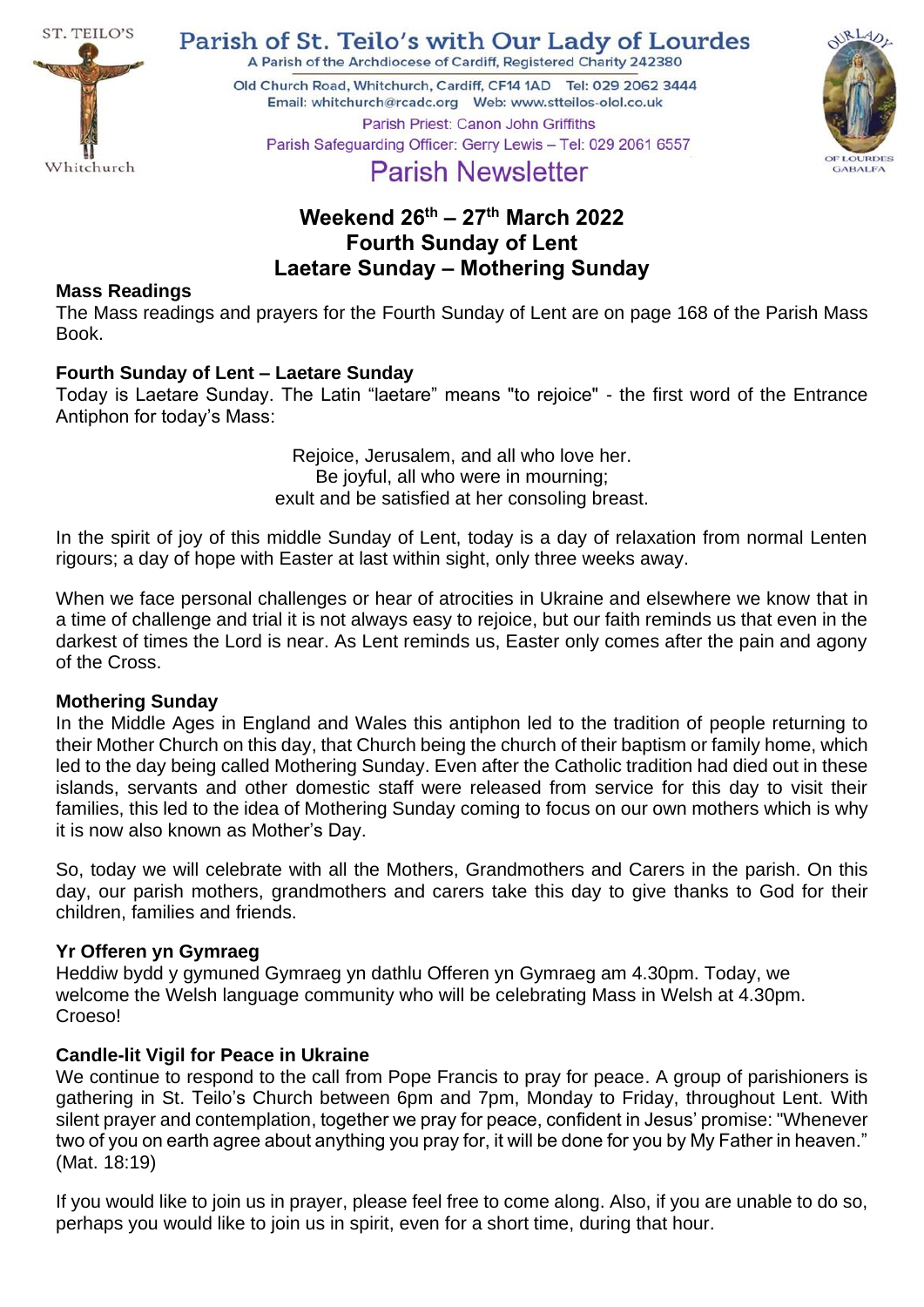## **Discovering Christ – St. Teilo's Parish Hall – Tuesday at 7pm**

As part of the Parish Lenten programme, we are following 'Discovering Christ'. We encourage anyone who is interested to come along this Tuesday for Session 4. You do not need to have attended a previous session to benefit from the succeeding sessions, so please consider coming along to allow the Lord to be a more central part of your life during this Lent.

#### **Stations of the Cross**

During Lent, we celebrate the Stations of the Cross each week at Our Lady of Lourdes and St. Teilo's. This week, Stations take place after the 10am Mass on Wednesday at Our Lady of Lourdes and after the 10am Mass on Friday at St. Teilo's.

#### **Parish Rosary Prayer Group**

The Parish Rosary Prayer Group meets on the last Thursday of each month at 2.00pm in Ty Mair, 19 Heol y Waun CF14 1LB at the junction of Heol Gabriel and College Road. The group members have intercessory prayer, read and discuss the following Sunday's Gospel, pray the Rosary, pray the 3 o'clock prayer and the Divine Mercy Chaplet, and have a cuppa! The next meeting takes place on Thursday, March 31st. Prayer requests welcome. For further details, contact Christine Searle 07771161259. All are welcome to attend.

#### **Adoration and Exposition**

There will be Adoration and Exposition of the Blessed Sacrament on Friday this week after the Stations of the Cross, from 11.00am to midday. Why not come along to spend time in silent prayer and adoration before the Lord?

#### **No First Friday Coffee Morning**

Following feedback in the Synodal Report the ladies, who have so faithfully offered the First Friday Coffee Morning for many years, have decided to conclude this activity. We take this opportunity to thank all those who prepared and served the coffee, tea and cakes and those who regularly attended and shared fellowship.

#### **St. Teilo's Parish Prayer Group**

St Teilo's Parish Prayer Group meets next on Saturday April 2<sup>nd</sup> at 2.30pm in the Parish Hall. Everyone is encouraged to come along to pray for the parish and the intentions of the parishioners. "For where two or three come together in my name, I am there with them." (Matthew 18:20). The prayer group will meet each fortnight on Saturday afternoons.

#### **Volunteers for the Easter Triduum**

Those who would like to volunteer to take part in the liturgy of the Easter Triduum as Readers, Eucharistic Ministers etc. are asked to sign their names on the list at the back of the Church as soon as possible. Volunteers for the washing of feet on Maundy Thursday evening are also asked to sign on the list at the back of the Church.

#### **Shroud of Turin Exhibition**

The Shroud of Turin Exhibition, featuring a life-size replica of the Shroud of Turin is taking place at Saint George's Church, Cwmparc, Rhondda from March 26<sup>th</sup> to April 3<sup>rd</sup>. Admission is FREE and All are welcome to attend.

#### **Collection Envelope Booklets**

Please note that the Collection Envelopes for 2022-23 are now available at the back of both churches. Members of the Parish Finance Committee will be at the back of the Church after all Masses this weekend and next, to help you find your box and, if you are a taxpayer, to make sure you have completed a Gift-Aid form. Many parishioners now give via Standing Order, which is a much more effective way of regular giving. But if you are not able to set up a standing order, or prefer to donate in cash, please collect your envelopes for the coming year. There are some spare envelopes if you prefer to start giving this way.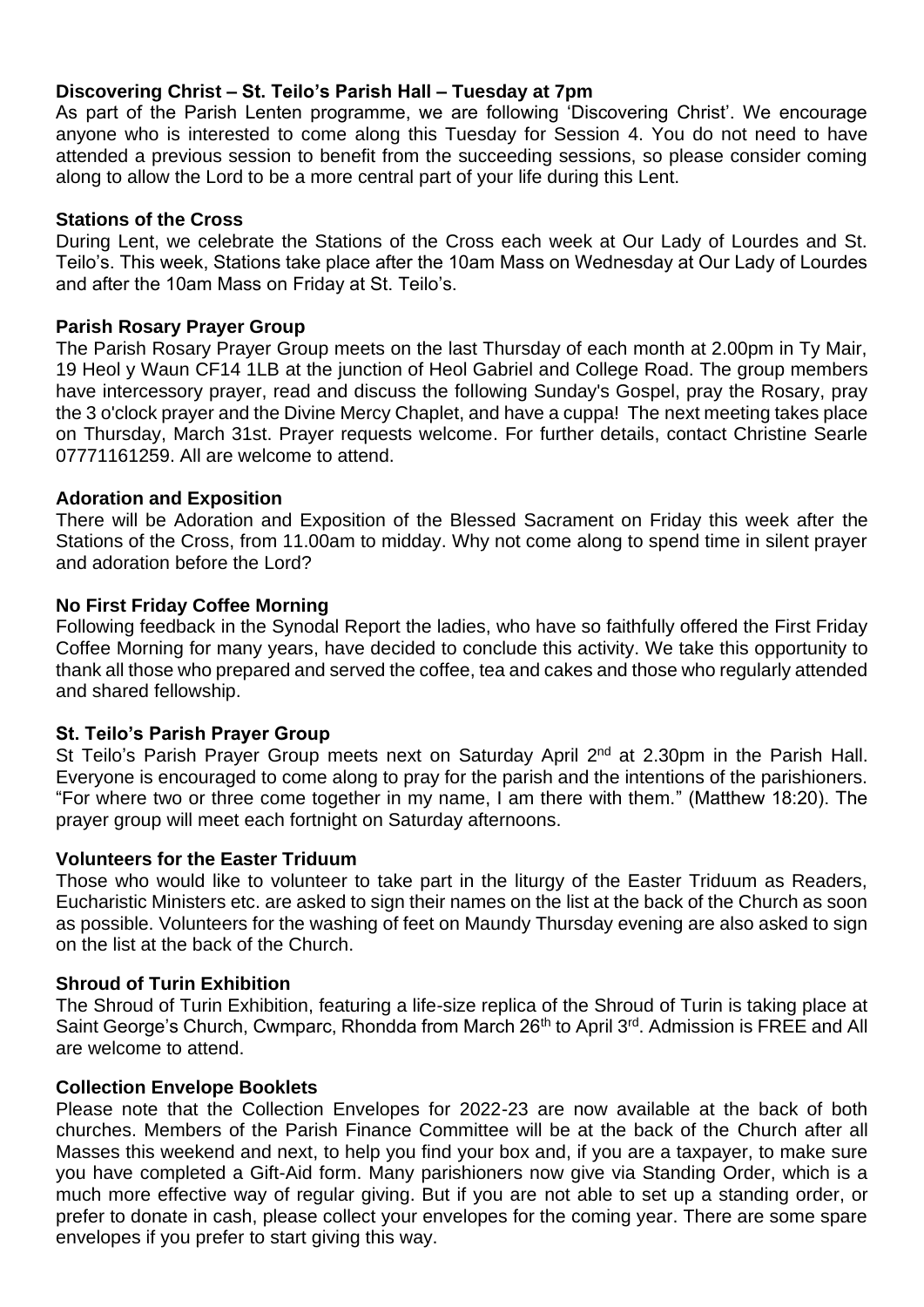## **Pact JustPeople Roadshow: I Was in Prison – Saturday, April 2nd 10 – 4 pm**

PACT (Prison Advice and Care Trust) is the Catholic Charity which supports prisoners, families and ex-offenders. In partnership with Caritas, the Archdiocese of Cardiff has arranged a lively and nourishing day of learning, reflection, and action ideas, hosted by the Archbishop of Cardiff at the Cornerstone.

Pact believes everyone can make a fresh start, whatever they have done. In many parishes, we may rarely talk about prisoners and their families yet, for example, children in Wales who have a mum in prison must travel all the way to a prison in England to visit them. So why not come and find out more about people in our communities who are affected by imprisonment? You will hear from prisoners and their families what life is like, including after prison. Think about simple ways you can help individually or as a parish.

A simple lunch and refreshments will be offered You can register for the event here – [https://www.eventbrite.co.uk/e/pacts-justpeople-roadshow-i-was-in-prison-cardiff-tickets-](https://www.eventbrite.co.uk/e/pacts-justpeople-roadshow-i-was-in-prison-cardiff-tickets-291206746217)[291206746217](https://www.eventbrite.co.uk/e/pacts-justpeople-roadshow-i-was-in-prison-cardiff-tickets-291206746217) Contact Theresa for more information: [parish.action@prisonadvice.org.uk](mailto:parish.action@prisonadvice.org.uk)

## **Cardiff Archdiocese Justice and Peace and Integrity of Creation Network**

During Lent, the Cardiff Archdiocese Justice and Peace and the Integrity of Creation Network are sitting in silent vigil for an hour each weekend of Lent to witness to the suffering of the earth, our common home and to witness to the suffering of its people, its wildlife and ecosystems.

This peaceful and reflective activity will take place on the remaining Saturdays in Lent - April 2<sup>nd</sup> and 9<sup>th</sup> in Charles Street, Cardiff from 11am to 12 noon. All are welcome to join the group for the vigil.

## **Children's Liturgy**

We are very grateful to Nick Davies, a member of the Children's Liturgy team, who continues to provide resources designed for children and families. The resources can be found on the parish website. The children's resource for this weekend can be found here – [https://stteilos-olol.co.uk/wp](https://stteilos-olol.co.uk/wp-content/uploads/2022/03/27Mar-C.pdf)[content/uploads/2022/03/27Mar-C.pdf](https://stteilos-olol.co.uk/wp-content/uploads/2022/03/27Mar-C.pdf) and the family one here – [https://stteilos-olol.co.uk/wp](https://stteilos-olol.co.uk/wp-content/uploads/2022/03/27Mar-FT.pdf)[content/uploads/2022/03/27Mar-FT.pdf](https://stteilos-olol.co.uk/wp-content/uploads/2022/03/27Mar-FT.pdf)

**Mass Attendance –** Mass attendance for the last weekend was as follows:

| Sunday 20 <sup>th</sup> March | 6 <sub>pm</sub> | 49  |
|-------------------------------|-----------------|-----|
|                               | 10am            | 117 |
|                               | 6nm             |     |

## **Praying for the Sick of the Parish**

Please remember those who are sick in your daily prayers: Fr. Andrew Berry OSB, Keith Alexander, Bob Bending, Yvonne Butcher, Dorothy David, Barbara Day, Rita Daughton, Mary Jones, Mary Joseph, John Mintram, Theresa Ng, Tom O'Leary, Terry O'Shea, Derek Phillips and Bridget WynneFarrell. If you would like to add someone to the list, please email [whitchurch@rcadc.org.](mailto:whitchurch@rcadc.org)

#### **Rest in Peace**



In your mercy, please pray for the repose of the souls of those whose anniversaries occur at this time: Archbishop John Aloysius Ward, Canon William Isaac, Eileen McEvoy, Annette Wilkins, Joan Kidd, Harriet Lloyd, Douglas Slee, Felix Hill, Margaret O'Keefe, Honora Collins, Oscar Edwards, Walter John 'Jack' Lovell, George Cuddihy,

Matilda Hunt, Anastasia Kennedy, Justin Callan, William H. Thomas, Mary Stamati, Vincent Burgon, Winifrede Mullins, Dorothy Mathieu, Joan Morgan, Joyce O'Connor, Arthur Williams, John Cottrell and David Israel.